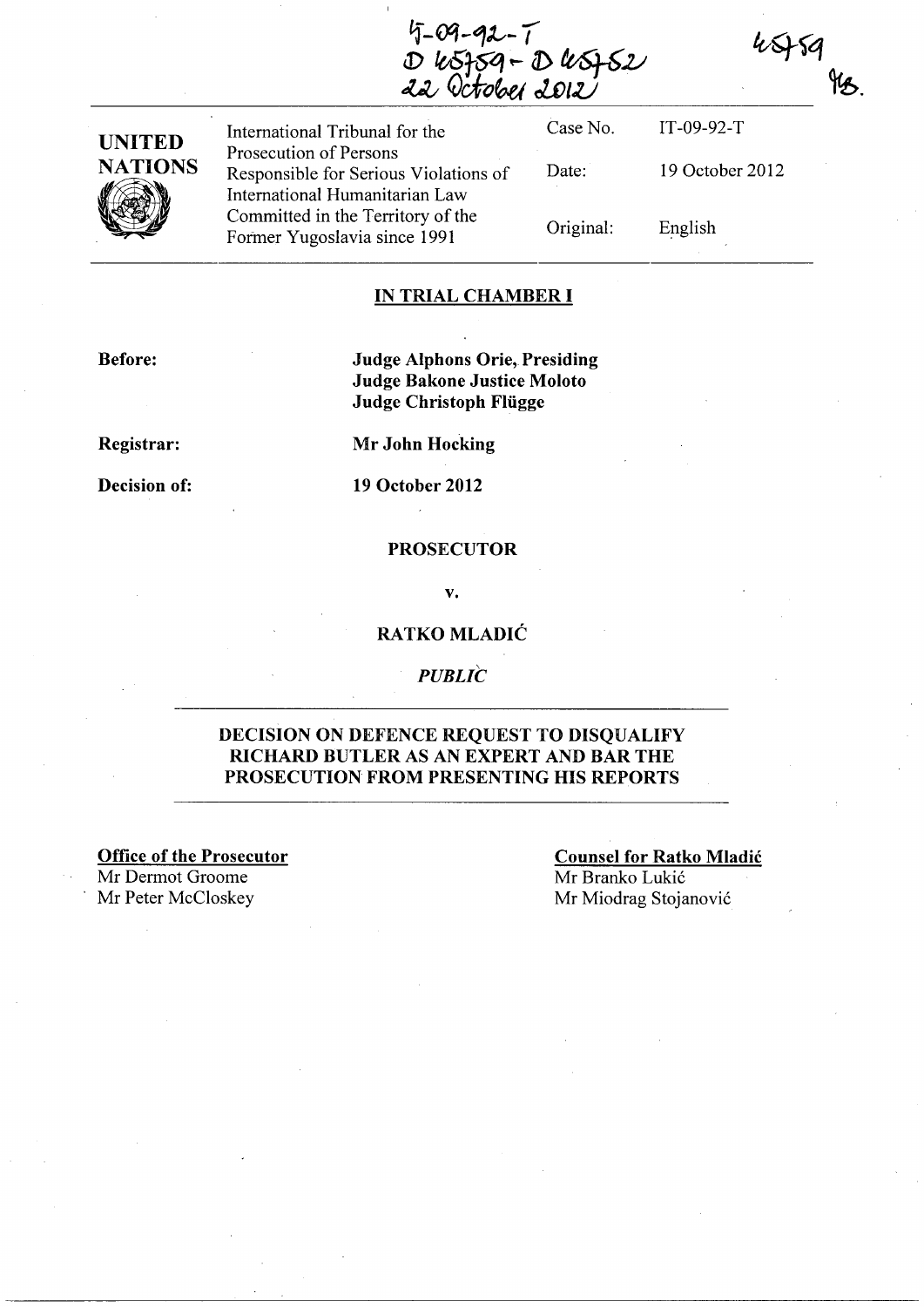# **I. PROCEDURAL HISTORY AND SUBMISSIONS OF THE PARTIES**

1. On 25 January 2012, the Prosecution disclosed the expert reports prepared by witness Richard Butler pursuant to Rule 94 *bis* of the Tribunal's Rules of Procedure and Evidence ("Rules") and informed the Chamber of its intention to call this witness to provide *viva voce*  evidence. I The disclosed documents included the following: (i) *curriculum vitae* ("CV") of witness Butler; (ii) the Bosnian Serb Army ("VRS") Corps Command Responsibility Report; (iii) the VRS Brigade Command Responsibility Report; (iv) the Revised Srebrenica Military Narrative - Operation "Krivaja 95"; (v) Analytical Addendum to the Revised Srebrenica Military Narrative Chapter 8; and (vi) the VRS Main Staff Command Responsibility Report  $("Reports").<sup>2</sup>$ 

2. On 20 February 2012, the Defence filed its objection to the admissibility of the Reports and to witness Butler's qualification as an expert relying on Rules 89 (C) and 94 *bis* and requested, in the event that he is allowed to testify, to cross-examine him.<sup>3</sup> It submitted that witness Butler lacks the expertise to deal with the VRS or the JNA as he has never followed any specific course or training focused on the Balkans, the JNA or the military affairs and traditions in the former Yugoslavia, and his limited knowledge of the events in Bosnia is derived solely from his analysis of documents placed at his disposal by the Prosecution.<sup>4</sup> His reports do not meet the minimum standards of reliability as his methodology is flawed given that he failed to interview local JNA or VRS officers or submit his findings to peer review by other experts, his source material often originates from unknown sources, and the Reports are mere summaries of Prosecution documents.<sup>5</sup> His conclusions infringed upon the Chamber's competence to determine issues of criminal liability as he combines his opinion with various factual assertions and conclusions in a manner which made it impossible to distinguish between them.<sup>6</sup> In addition his lack of impartiality, demonstrated by the focus in his career on the investigation and prosecution of international war crimes, his links with the Prosecution and, importantly, his

Prosecution's Notice of Disclosure of Expert Reports of Richard Butler pursuant to Rule 94 *bis* and attached Appendices A and B, 25 January 2012 ("Prosecution's Notice of Disclosure"), para. 1; Corrigendum to Prosecutiori's Notice of Disclosure of Expert Reports of Richard Butler pursuant to Rule 94 *bis* and Attached Appendix A, 27 January 2012 ("Corrigendum").

<sup>2</sup>  Prosecution's Notice of Disclosure, 25 January 2012, Annex A as amended by Appendix A to the Corrigendum, 27 January 2012.

 $\overline{3}$ Defence Rule 94 *bis* Notice and Objection relative to Richard Butler, 20 February 2012 ("Defence Rule 94 *bis*  Notice"), paras 2, 6-7.

<sup>4</sup>  Defence Rule 94 *bis* Notice, paras 3, 6 , 9, 17.

Defence Rule 94 *bis* Notice, paras 3, 6-7,12,23-25,28-30.

<sup>6</sup>  Defence Rule 94 *bis* Notice, paras. 6, 12,23-25.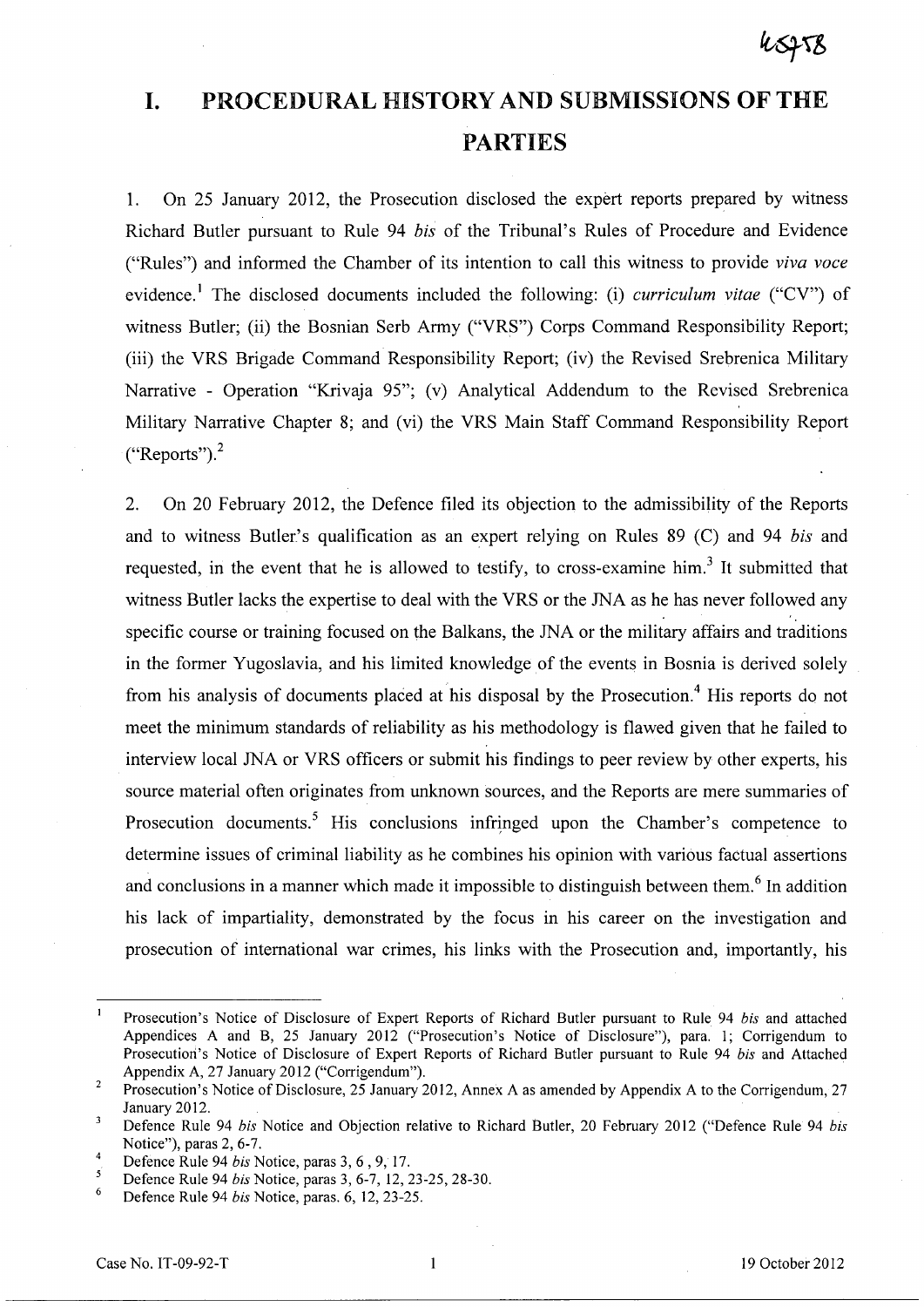involvement in interviewing witnesses in the present case, requires his disqualification as expert and undermines the probative value of his reports.?

3. On 5 March 2012, the Prosecution responded to the Defence objection and invited the Chamber to dismiss it.<sup>8</sup> It contended that witness Butler is clearly qualified as military expert and has been preyiously found so in the *Krstic, Blagojevic and Jokic, Popovic, Tolimir* and *Karadzić* cases.<sup>9</sup> It submitted that Butler's experience in the intelligence branch of the U.S. Army and as a Prosecution Military Analyst provided him with the requisite level of specialised knowledge and/or skill to qualify as an expert and was not affected by the fact that it was developed while employed at the Office of the Prosecutor.<sup>10</sup> The subject-matter of his expertise is on the functioning and operation of the VRS as concerns the Srebrenica events.<sup>11</sup> According to the Prosecution, the Defence objection to his involvement in the Prosecution's preparation of its case was a matter that could be explored in cross-examination and could be considered in the ~ Chamber's evaluation of his evidence.<sup>12</sup> As to the objection about the provenance of Butler's source material, he properly referred to their origins and all such material had been disclosed to the Defence.<sup>13</sup> The suggestion about bias is unsubstantiated and, in any event, goes to the weight to be attributed to the proffered reports by the Chamber and not to their admissibility.<sup>14</sup>

# **11. APPLICABLE LAW**

## 4. Rule 85 of the Rules provides, in so far as relevant, as follows:

(A) Each party is entitled to call witnesses and present evidence. ( ... )

(B) Examination-in-chief, cross-examination and re-examination shall be allowed in each case.

5. Rule 94 *bis* of the Rules provides as follows:

(A) The full statement and/or report of any expert witness to be called by a party shall be disclosed within the time-limit prescribed by the Trial Chamber or by the pre-trial Judge.

(B) Within thirty days of disclosure of the statement and/or report of the expert witness, or such other time prescribed by the Trial Chamber or pre-trial Judge, the opposing party shall file a notice indicating whether:

 $12$  Response, para. 15.

Defence Rule 94 *bis* Notice, paras 10-11, 17-22,26-27, 31.

 $\bf{8}$ Prosecution Response to Defence Rule 94 *bis* Notice and Objection relative to Richard Butler, 5 March 2012 ("Response"), paras 1-2.

 $^{9}$  Response, para. 7.

 $\frac{10}{11}$  Response, para. 8.

 $\frac{11}{12}$  Response, paras 11-12.

 $13$  Response, para. 16.

Response, para. 17.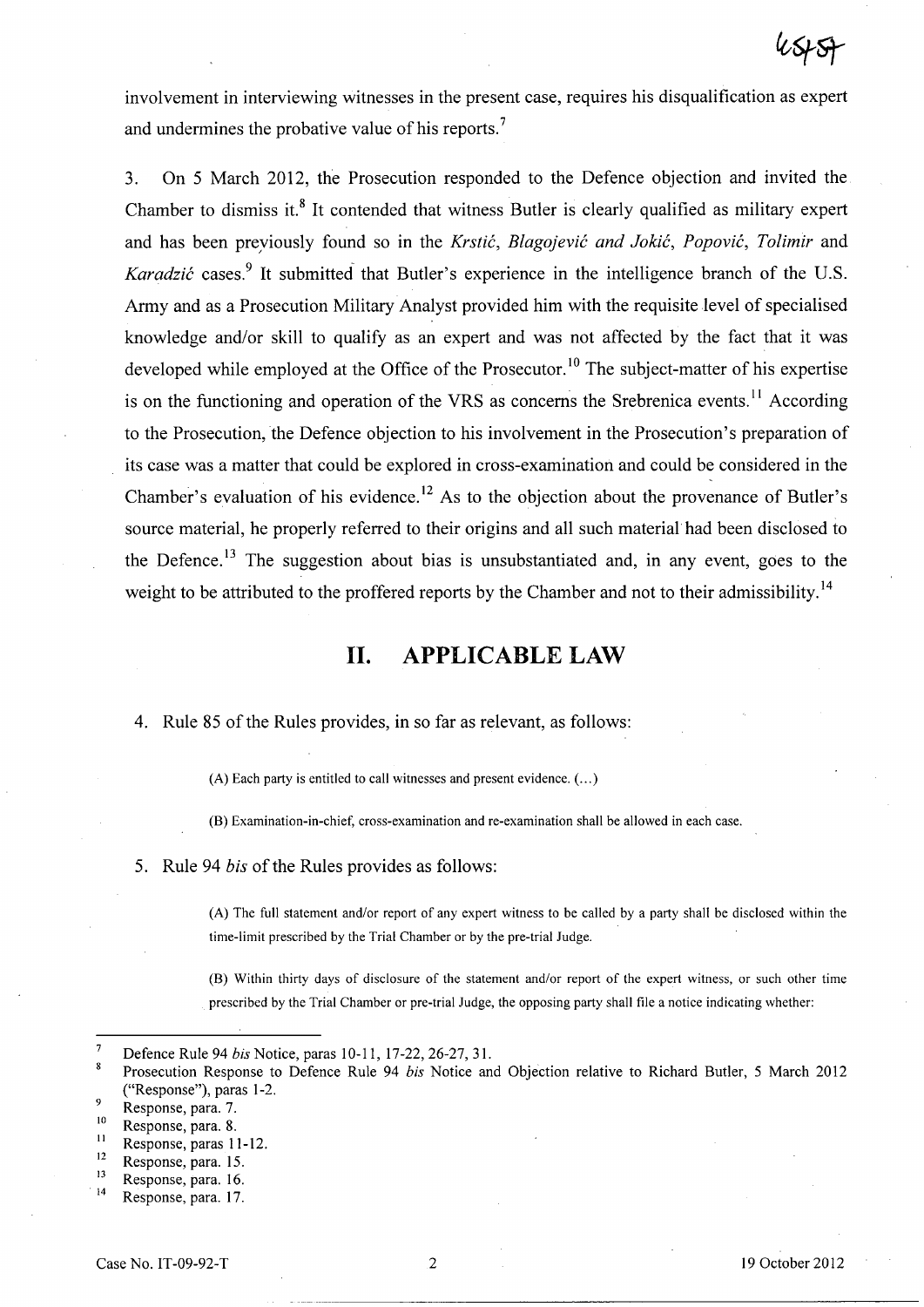(i) it accepts the expert witness statement and/or report; or

(ii) it wishes to cross-examine the expert witness; and

(iii) it challenges the qualifications of the witness as an expert or the relevance of all or parts of the statement and/or report and, if so, which parts.

(C) If the opposing party accepts the statement and/or report of the expert witness, the statement and/or report may be admitted into evidence by the Trial Chamber without calling the witness to testify in person.

6. The general provisions on admissibility set out in Rule 89 (C) and (D) of the Rules apply to expert evidence.<sup>15</sup> Pursuant to Rule 89 (C) a Chamber may admit any relevant evidence which it deems to have probative value, and pursuant to Rule 89 (D) a Chamber may exclude evidence if its probative value is substantially outweighed by the need to ensure a fair trial.

7. Although Rule 94 *bis* does not provide specific guidelines on the admissibility of expert evidence, Tribunal jurisprudence has established the following requirements for the admissibility of an expert report: the proposed witness is qualified as an expert; the expert report is relevant and of probative value; and the content of the expert report falls within the accepted expertise of the expert witness.<sup>16</sup>

8. The purpose of expert evidence is to provide specialised knowledge that may assist the trier of fact in understanding the evidence presented.<sup>17</sup> Expert witnesses are ordinarily afforded wide latitude to offer opinions within their expertise and their views need not be based upon first-hand knowledge or experience.<sup>18</sup> It is however for the Chamber to assess whether the witness has sufficient expertise in a relevant subject area and whether the Chamber may benefit from hearing his or her opinion.<sup>19</sup>

9. The expert is obliged to testify with the utmost neutrality and objectivity.<sup>20</sup> The party alleging bias on the part of an expert witness may demonstrate the said bias through crossexamination, by calling its own expert witnesses or by means of an expert opinion in reply.<sup>21</sup>

<sup>15</sup>*Prosecutor* v. *Vujadin Popovic et al.* Case No. IT-05-88-AR73.2, Decision on Joint Defence Interlocutory Appeal concerning the Status of Richard Butler as an Expert Witness, 30 January 2008 ("Appeals Chamber Decision on Status of Richard Butler"), para. 22.

<sup>&</sup>lt;sup>16</sup> Appeals Chamber Decision on Status of Richard Butler, para. 21.

<sup>17</sup> Appeals Chamber Decision on Status of Richard Butler, para. 27; *Laurence Semanza* v. *The Prosecutor,* ICTR-97- 20-A, Appeal Judgment, 20 May 2005 ("Semanza Appeal Judgment"), para. 303.

<sup>&</sup>lt;sup>18</sup> Appeals Chamber Decision on Status of Richard Butler, para. 27; Semanza Appeal Judgment, para. 303.

<sup>19</sup>*Prosecutor* v. *Popovic et al.,* Case No. IT-05-88-T, Second Decision Regarding the Evidence of General Rupert Smith, 11 October *2007("Popovic* Second Decision on General Smith"), p. 3; *Prosecutor* v. *Vujadin Popovic,* Case No. IT-05-88-T, Decision on the Admissibility of the Expert Report and proposed Expert Testimony of Professor Schabas *("Popovic* Decision on Professor Schabas Expert Report"), 1 July 2008, para. 7.

*<sup>20</sup> Ferdinand Nahimana et al.* v. *Prosecutor,* Case No. ICTR-99-52-A, Appeals Judgment, 28 November 2007 ("Nahimana et al. Appeal Judgment"), para. 199.

<sup>&</sup>lt;sup>21</sup> Appeals Chamber Decision on Status of Richard Butler, para. 21; Nahimana et al. Appeal Judgment, para. 199.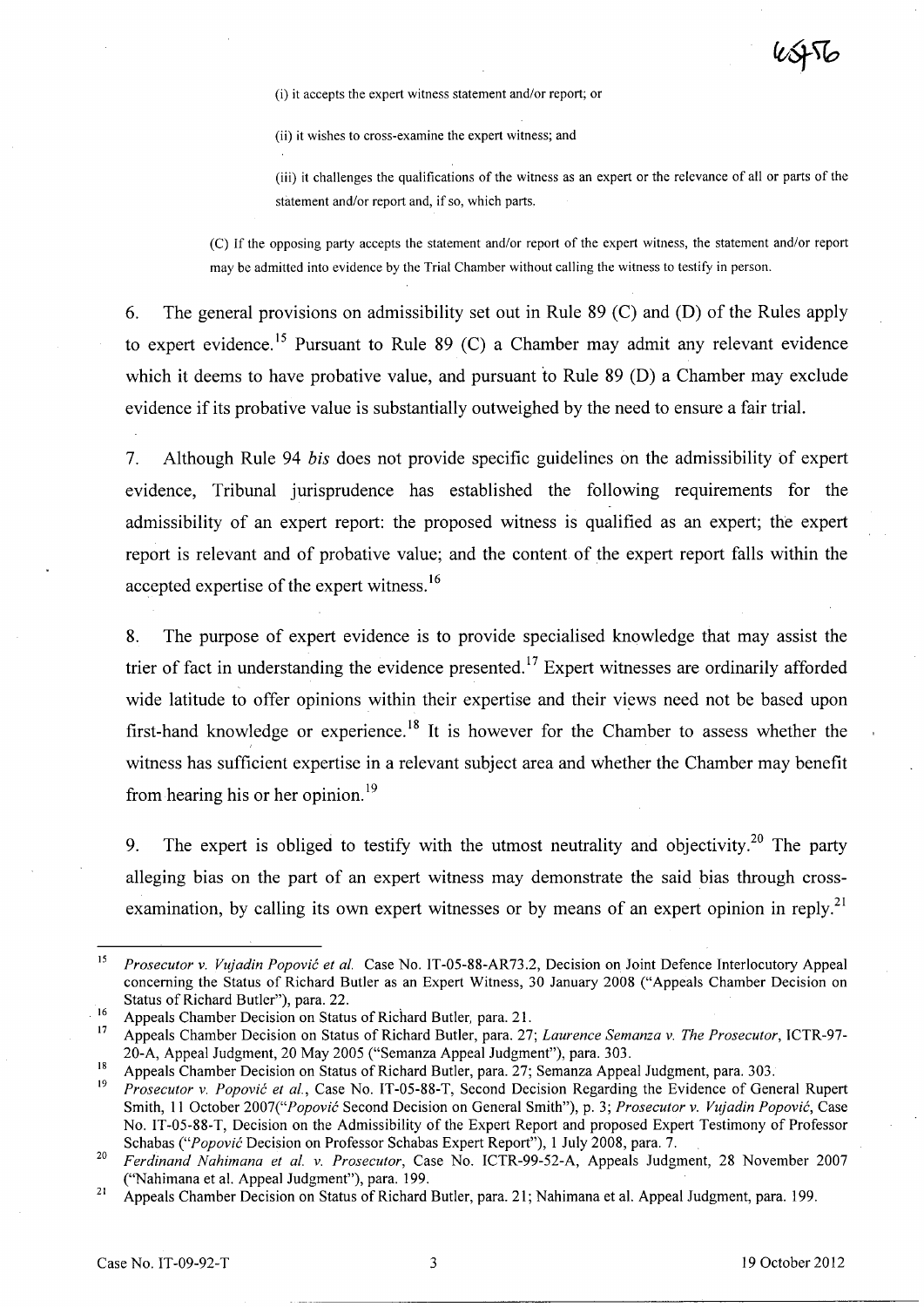Accordingly, in principle questions of objectivity, impartiality, and independence of an expert become relevant when assessing the weight to be accorded to the expert evidence and not its admissibility.<sup>22</sup> It cannot be excluded however that the Chamber may find the evidence of a proposed expert witness so lacking in terms of the indicia of reliability, for instance because of lack of impartiality, that the proposed evidence is not probative.  $^{23}$ 

## **Ill. DISCUSSION**

10. With regard to the Defence request to cross-examine witness Butler, the Chamber notes that the Prosecution intends to call him to give evidence in court. It therefore considers that witness Butler will be available for cross-examination.

11. As to witness Butler's expertise, the Chamber reiterates that it retains its discretion to evaluate a proposed expert witness's credentials despite the fact that the witness has already testified as an expert in other cases.<sup>24</sup> Witness Butler's CV demonstrates that he has more than 15 years' relevant experience in military intelligence and analysis concerning various forces, including the former Western Group of Forces of the Soviet Army and Warsaw Pact allies, and different geographical regions including the Persian Gulf, Southwest Asia, the Horn of Africa and the Middle East. In particular, he has served as Warrant Officer and Chief Warrant Officer for the U.S. Army during which period his duties included providing detailed analysis of ground forces including on command and control, mobilisation, operational movements, tactical operations and logistics and combat and training methodologies. The Chamber considers that through his experience, witness Butler has developed an expertise in military analysis.

12. The Defence objection that witness Butler does not have direct experience relating to the military in former Yugoslavia and has not followed any specific training in that respect is without merit. The Chamber reiterates that expert opinion need not be based upon first-hand knowledge or experience and that, in ordinary cases, expert witnesses lack personal familiarity with the particular circumstances of a case and are required to give their professional opinion on such circumstances by applying their specialised knowledge and skills, often on the basis of facts observed and reported by others.<sup>25</sup> On this basis, witness Butler has been consistently

<sup>&</sup>lt;sup>22</sup> Appeals Chamber Decision on Status of Richard Butler, para. 21.

<sup>23</sup> Appeals Chamber Decision on Status of Richard Butler, para. 21; *Prosecutor* v. *Milan Milutinovic et al.,* Case No. IT-05-87-T, Decision on Prosecution Request for Certification of Interlocutory Appeal of Decision on Admission of Witness Philip Coo's Expert Report, 30 August 2006, para. 10.

<sup>&</sup>lt;sup>24</sup> Appeals Chamber Decision on Status of Richard Butler, footnote 88.

<sup>25</sup> Appeals Chamber Decision on Status of Richard Butler, para. 27.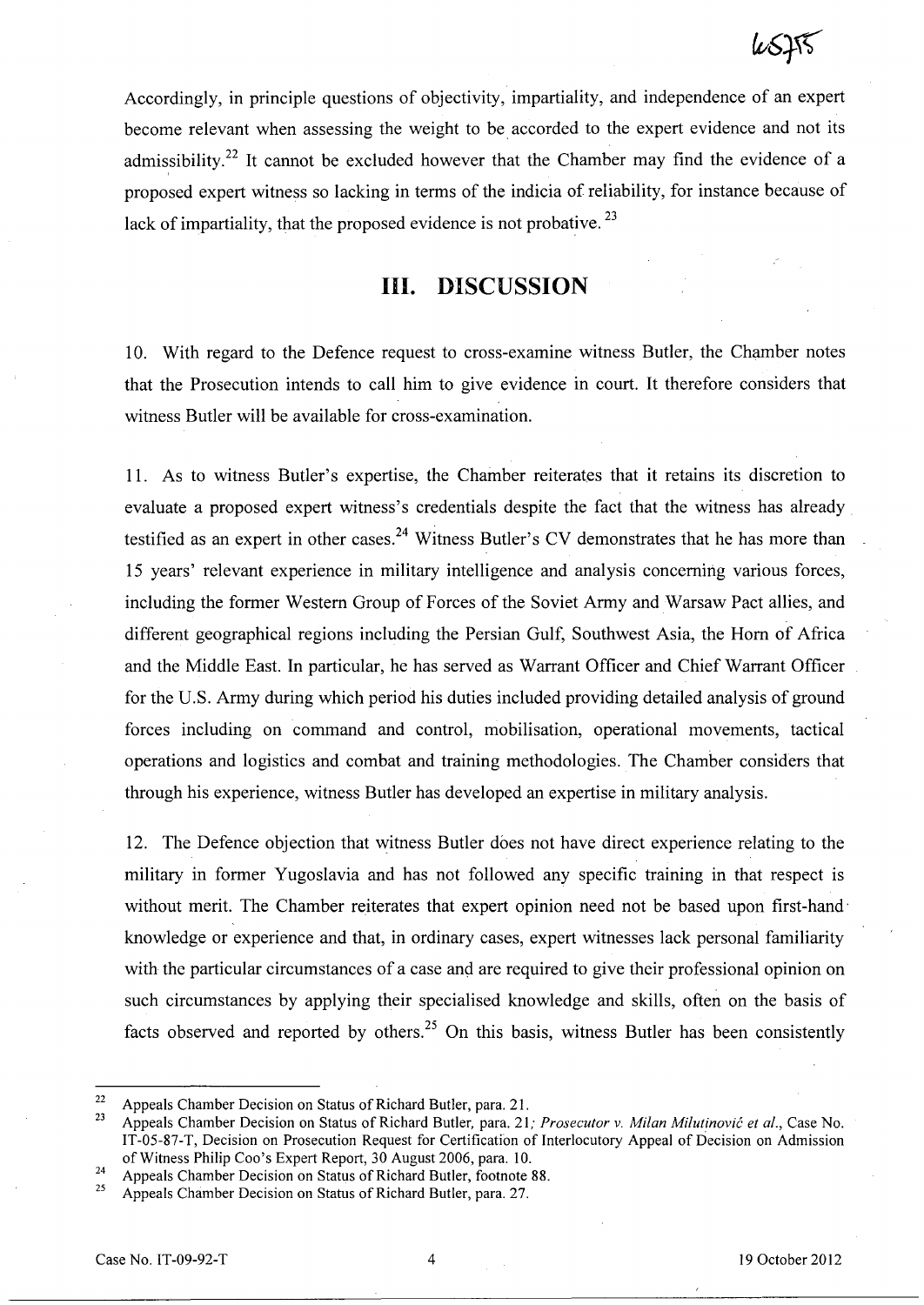accepted as expert in a number of proceedings before the Tribuna1. <sup>26</sup>**In** addition, in the case of *Prosecutor* v. *Vujadin Popovic et al.* the Appeals Chamber upheld the Trial Chamber's decision finding witness Butler as having the technical knowledge required to testify as an expert and dismissed an objection, similar to that raised in the present case, related to lack of working experience with the VRS. $^{27}$  Consequently, the Chamber concludes that witness Butler may testify as an expert in military analysis on the organisation and general procedures of the YRS.

13. Turning to the objection that the Reports do not meet the minimum standards of reliability because of witness Butler's methodology, the Chamber reiterates that expert witnesses are afforded wide latitude to reach their conclusions within their expertise. With regard to the submission that the reliability of the Reports is undermined by the fact that witness Butler has not interviewed JNA or VRS officers, the Chamber notes that the Defence has not demonstrated that interviewing such officers is methodologically indispensable for the discussion of the issues addressed by witness Butler. The conclusions drawn by' him on, often, facts observed and reported by others and findings reached elsewhere do not provide a final answer to issues. relevant to the Indictment. They assist the Chamber in making the determinations it has to make in the context of the totality of the evidence. To the extent that the knowledge of JNA or VRS officers can add to or shed a different light on the conclusions drawn by witness Butler on the basis of the material he analysed, the Defence has an opportunity to test those conclusions and present relevant evidence.

14. As to the submission that witness Butler's methodology is flawed because he has not submitted his findings to peer review, the Chamber notes that the main purpose of such review is to improve the quality of the performance of professionals and to test the standards applied by them. **In** legal proceedings this is achieved by testing the expertise through cross-examination and presentation of contradicting factual or expert evidence. Parties to the proceedings are not expected to apply standards of peer review, a mechanism which serves in the academic world as a self-regulating system, but can transparently test the evidence of an expert before the Chamber.

<sup>26</sup> See also *Prosecutor* v. *Momcilo Perisic,* Case No. IT-04-81-T, Decision on Expert Reports by Richard Butler, 4 March 2009, paras 13-19; *Prosecutor* v. *Vujadin Popovic et al.,* IT-05-88-T, Decision on Defence Rule 94 *bis*  Notice regarding Prosecution Expert Witness Richard Butler, 19 September 2007, paras 22-28; *Prosecutor* v. *Blagojevlc and Jokic,* Case No. IT-02-60-T, Decision on Prosecution's Motions for Admission of Expert Statements, 7 November 2003, para. 30; *Prosecutor* v. *Krstic,* Case No. IT-98-33-A, Order of the Appeals Chamber granting the Appellant's Oral Rule 115 Motion, 24 November 2003; *Prosecutor v. Krstić*, Case No. IT-98-33-T, Decision on the Testimony of Witness Richard Butler, 30 March 2001.

<sup>27</sup> Appeals Chamber Decision on Status of Richard Butler, paras 29-30.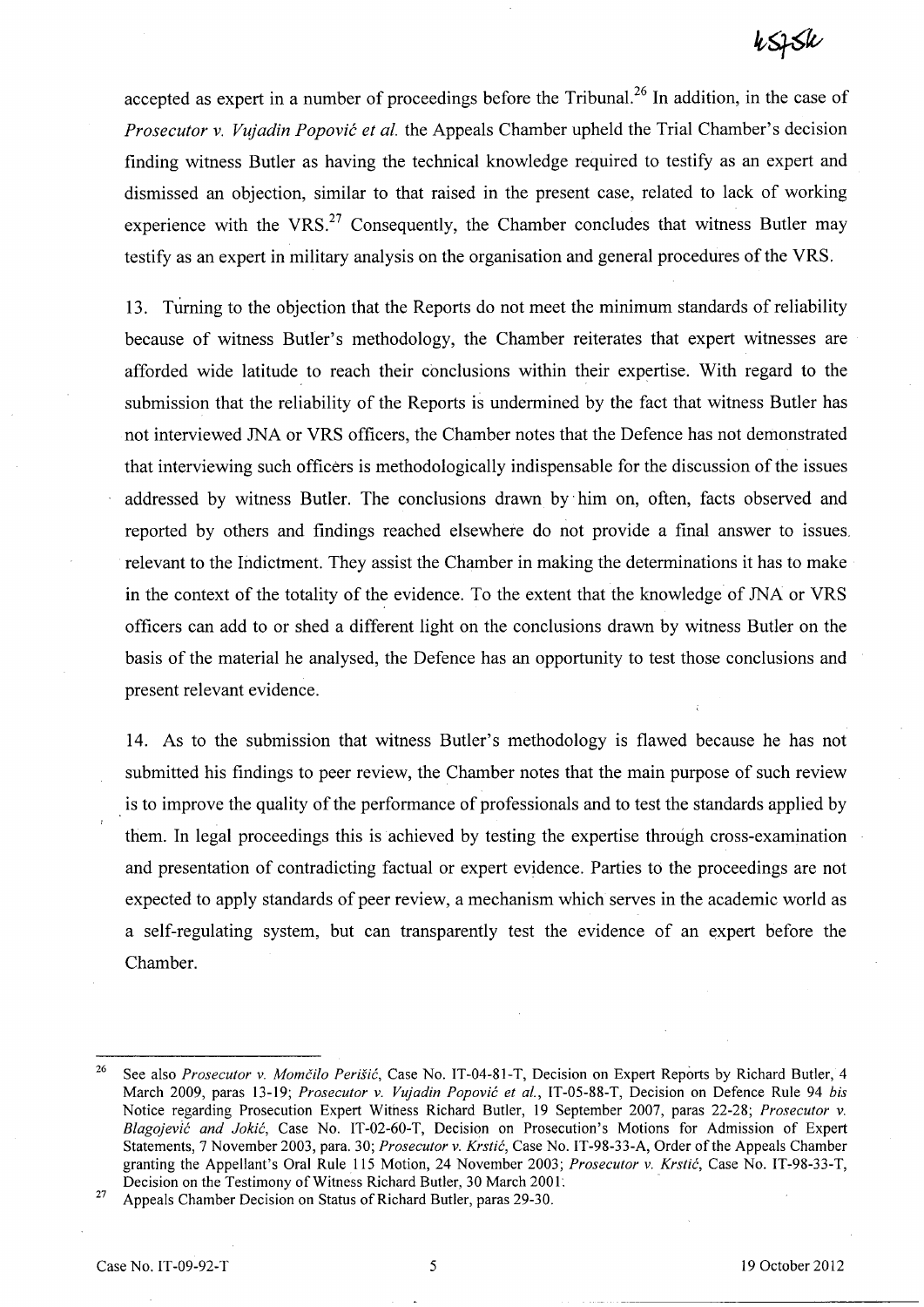15. As to the Defence submission concerning the lack of transparency in identifying witness Butler's sources and the infringement on the Chamber's competency to determine issues of criminal liability, the Chamber notes that in the absence of specific submissions in this respect, the Defence concerns may be addressed in the course of cross-examination. Furthermore, any challenges to the admissibility of the Reports, in. whole or in part, on grounds that they fall outside the scope of his accepted expertise can also be dealt with in cross-examination.

16. With regard to the Defence challenge to witness Butler's evidence on grounds of his alleged lack of impartiality, the Chamber notes that the fact that he has acquired his knowledge on the VRS in the course of his employment with the Prosecution is not, on its own, a sufficient reason to bar him from testifying. 28 The Appeals Chamber in the *Popovic et at.* and *Nahimana et al.* cases has accepted that "the mere fact that an expert witness is employed or paid by a party does not disqualify him or her from testifying as an expert".<sup>29</sup> This is particularly the case given the fact that no indication exists that the expert witness is not aware of his paramount obligation to provide frank and objective advice to the Chamber. In the present circumstances, the Defence has failed to substantiate the allegation made that witness Butler's involvement in the Prosecution's preparation of the present case was such that he should not be allowed to testify as an expert. It has also failed to substantiate the allegation that the Reports are tainted because of the focus in his career on the prosecution of war crimes. It follows that the allegation of bias is unsubstantiated and does not cast doubt on the Chamber's findings as to witness Butler's expertise or on the Reports' probative value. In any event, any further submissions on alleged bias can be explored in the course of cross-examination or addressed by means of an expert opinion in reply.

## **IV. DISPOSITION**

17. For the foregoing reasons, and pursuant to Rule 94 *bis* of the Rules, the Chamber hereby

**DECIDES** that witness Butler may testify as an expert witness;

**DENIES** the Defence request to bar the Prosecution from presenting the Reports at trial;

<sup>&</sup>lt;sup>28</sup> See also the Appeals Chamber Decision on Status of Richard Butler, para. 29<br><sup>29</sup> Annuala Chamber Decision on Status of Bishard Butler, para. 20, 22: Nahima

<sup>29</sup> Appeals Chamber Decision on Status of Richard Butler, paras 20,23; Nahimana et al. Appeal Judgment, para. 282.